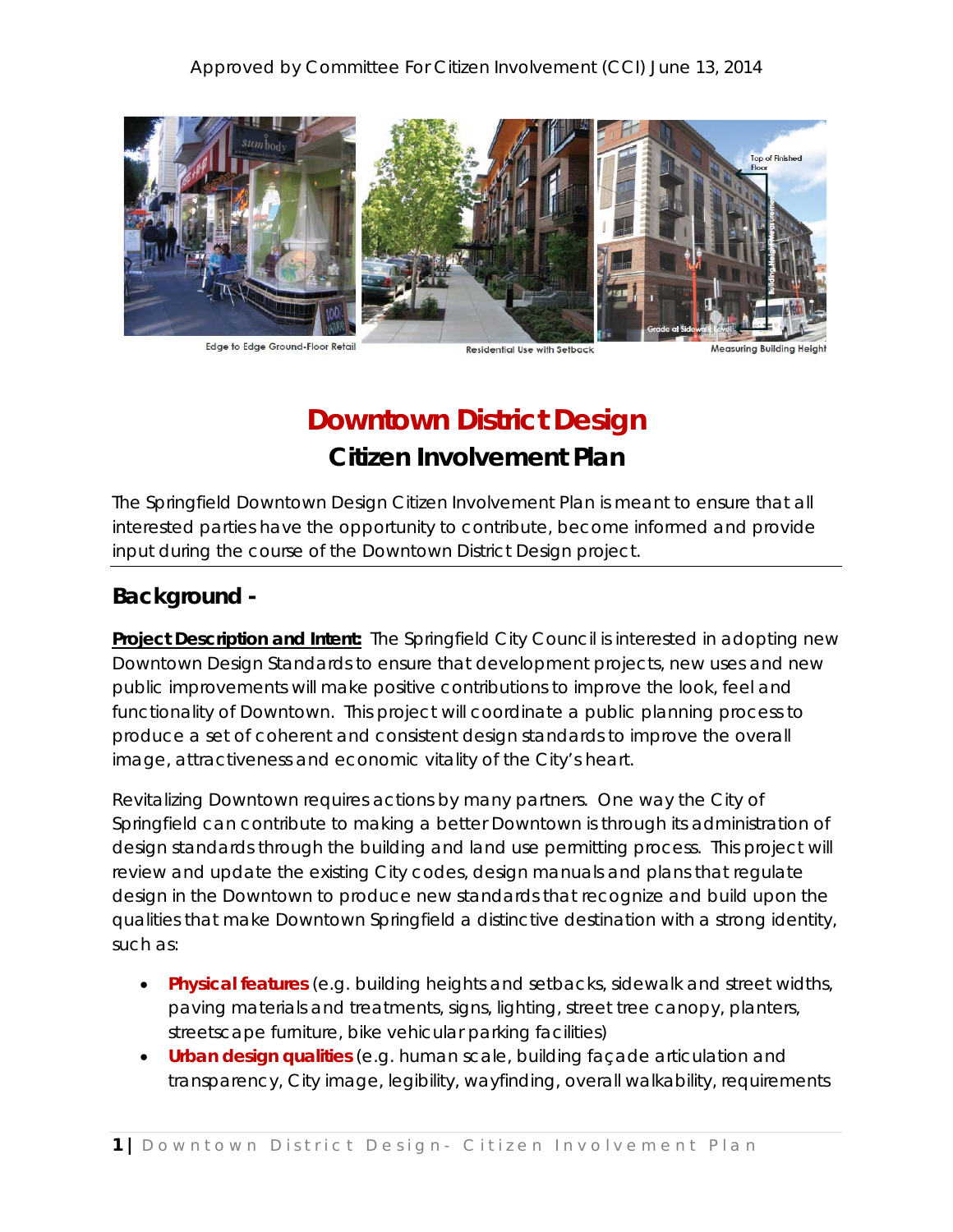to buffer adjacent residential neighborhoods and to address historic, cultural and natural resources)

• **Design qualities that influence sense of safety, comfort, walking behavior and level of Downtown user/visitor/shopper interest** (e.g. natural surveillance, lighting levels, crime prevention through design, protected bikeways, weather protection, outdoor seating and food vendors, plazas, water features and public art, retail district design best practices)

The project will engage a variety of Downtown stakeholders to identify design elements to be regulated and to prepare draft standards for review and adoption by the City Council. Through the public involvement process, the project will also identify potential "do it now" project initiatives and partners and coordinate with ongoing efforts such as the Downtown lighting installations and other design-related initiatives identified by Council.

The new standards will be adopted by the Council as amendments to existing regulatory codes (e.g. Springfield Development Code, Municipal Sign Code), manuals and plans to guide construction of public and private improvements and other redevelopment activity.

**Project Deliverables:** The Downtown District Design Standards project will produce three major deliverables:

- **Public Realm Standards** (Engineering Design Standards EDSPM)
- **Downtown District Code Chapter** (Springfield Development Code)
- **Code and Plan Amendments Package** (Municipal Code, Downtown Sign Code, Downtown Refinement Plan, Springfield Zoning Map)

Staff also proposes to publish a final document that combines all applicable standards into one user friendly, color-illustrated **Downtown District Design Standards** guide and to develop a "roll out" public information strategy to communicate the new standards in a way that promotes Downtown Springfield.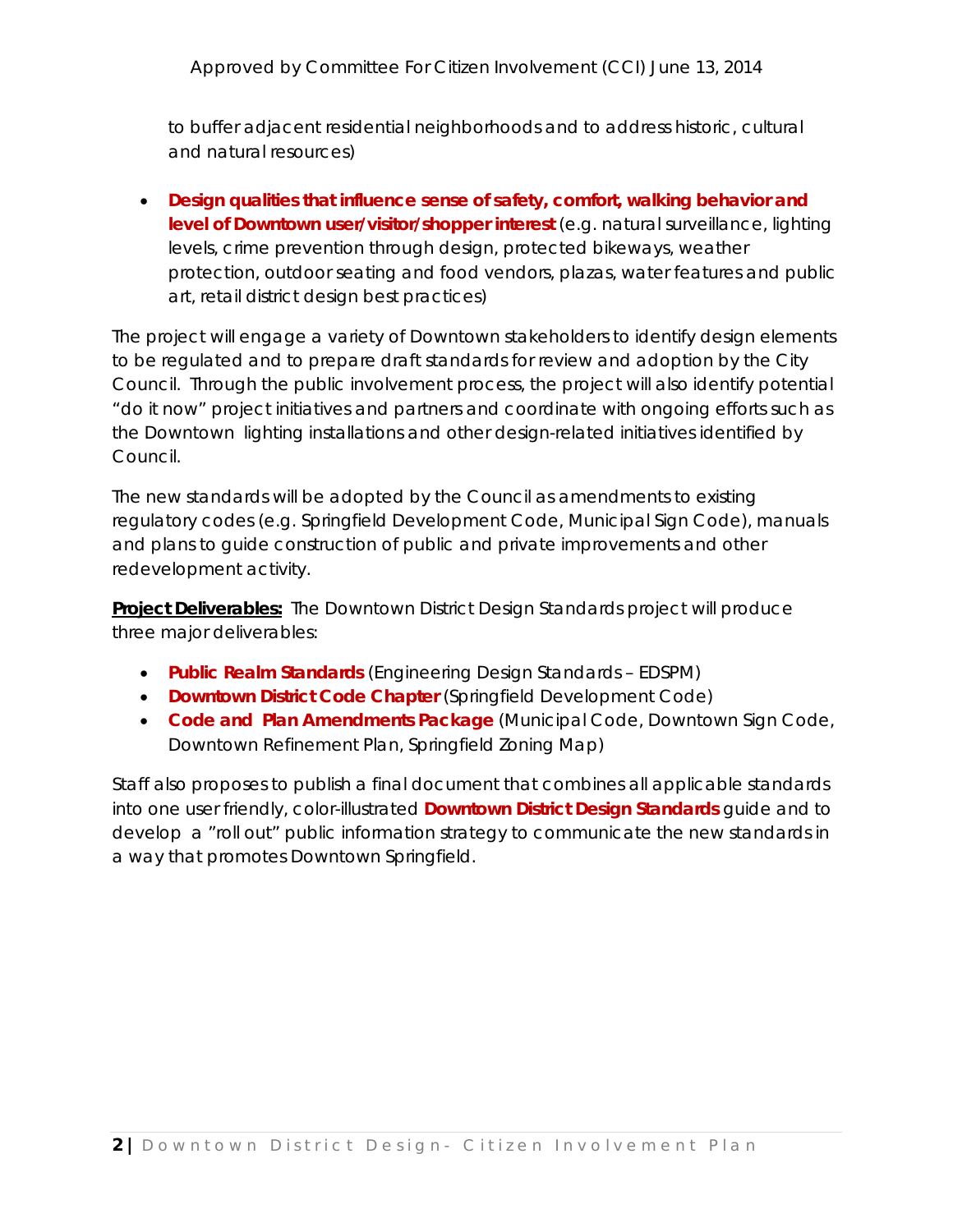## **Citizen Involvement Plan -**

### **Purpose of the Citizen Involvement Plan (CIP)**

The purpose of the Citizen Involvement Plan is to ensure that citizens have an opportunity to be involved in all phases of the planning process. To comply with the requirements of Oregon's Statewide Planning Goals and Guidelines for Citizen Involvement Goal 1, the City adopted a Citizen Involvement Program in 1990 that guides how the City provides for citizen involvement in the planning process.

### **Proposed Citizen Involvement Strategies**

This project will solicit stakeholder and citizen input during key phases of the project to ensure that a range of perspectives and values are considered. The project team will utilize a broad set of involvement strategies including:

- 1. Downtown Citizen Advisory Committee
- 2. Technical Advisory Group
- 3. Outreach to Stakeholders and the Public
- 4. Public Events
- 5. Project Website
- 6. Public Hearings

## **1.) Downtown Citizen Advisory Committee (CAC)**

The CAC has been in place since the committee was appointed by the CCI on October 7, 2008 to provide City planning advisory functions associated with Downtown revitalization. They have played a critical role guiding development of the Downtown Urban Design Plan and Implementation Strategy, and providing input on initiatives to improve the physical appearance, safety and vitality of Downtown. The CAC contributes considerable knowledge, valuable experience, history and continuity to this project.

Background: When the Downtown Urban Design Plan project was initiated at the July 7, 2008 Council work session, the Council directed staff to consider the appointment of the existing Downtown Urban Renewal Advisory Committee (DURAC) members to serve on the Downtown Citizen Advisory Committee. The DURAC was originally appointed by Springfield Economic Development Agency (SEDA) in December 2007 to advise SEDA on urban renewal issues. DURAC members were recruited through notices in the local media and the City's website.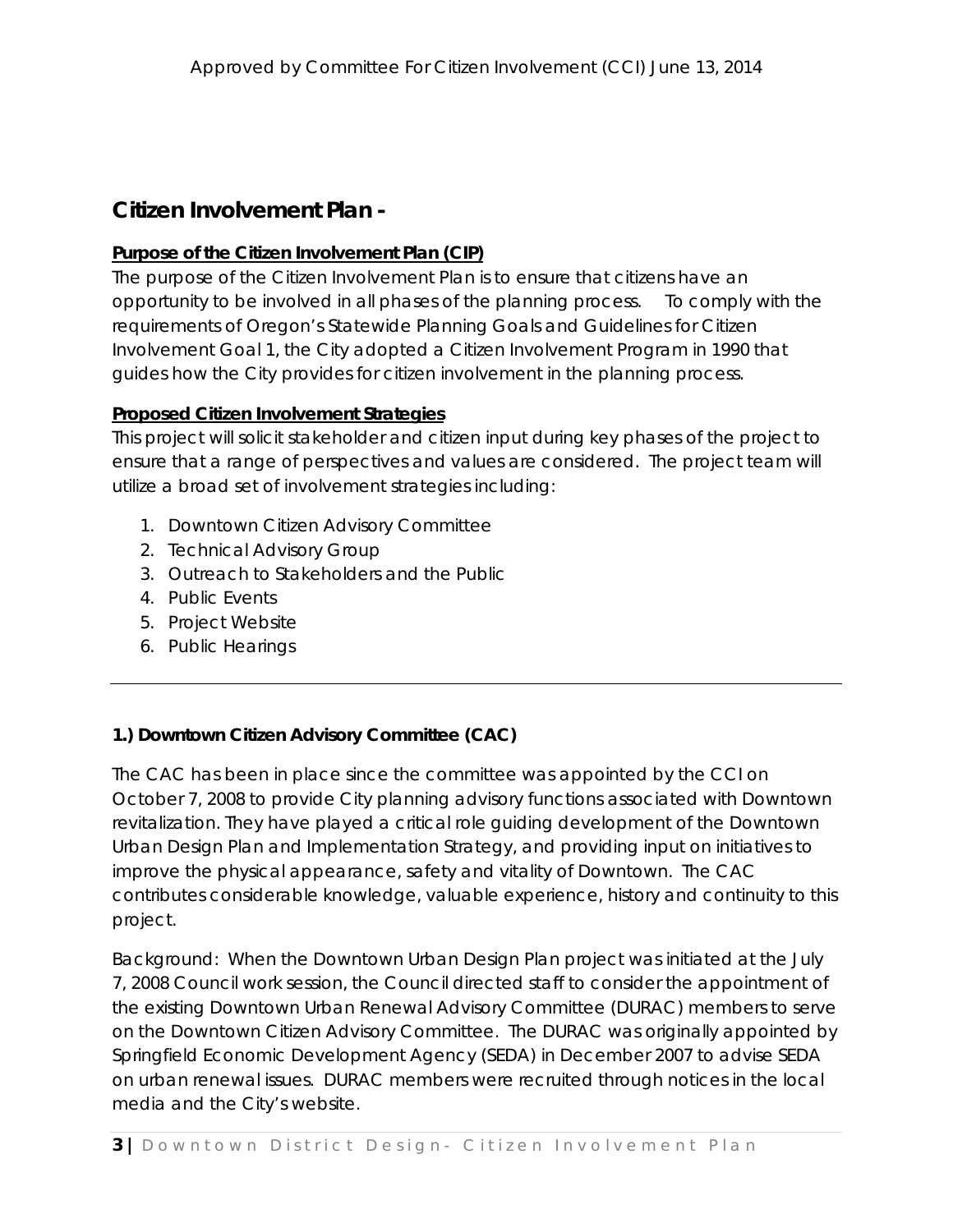On several occasions since then, the CCI has appointed new members to the CAC to fill vacancies and has approved minor adjustments to membership recruitment categories to expand the expertise and community representation on the CAC.

On February  $3^{rd}$ , 2015 the Committee for Citizen Involvement approved the following citizen categories to be represented on the Downtown CAC:

| <b>Downtown Citizen Advisory Committee Positions</b> |                |
|------------------------------------------------------|----------------|
| Category                                             | # of Positions |
| <b>General Public</b>                                | 2              |
| <b>Chamber of Commerce</b>                           | 1              |
| <b>Historic Commission</b>                           | 1              |
| Springfield Downtown School                          | 1              |
| Plan Area Business Owner/Renter                      | 1              |
| Downtown Business/Downtown Property                  | 1              |
| Owner                                                |                |
| <b>Washburne District</b>                            | 1              |
| Willamalane                                          | 1              |
| NEDCO Downtown Program Coordinator                   | 1              |
| Area Resident                                        | $\mathfrak z$  |
| Designer                                             | C              |
| Realtor/Developer                                    |                |
| <b>TOTAL Positions</b>                               | 15             |

DPW staff will convene the CAC as needed during the Downtown Design Standards project to advise and provide input into the development of work products for this project and will forward recommendations to the Planning Commission.

## **2.) Technical Advisory Group (TAG)**

A Technical Advisory Group (TAG) will be invited to provide technical guidance and specialized knowledge to inform and review the development of new design standards. Meetings with the TAG will also help forge partnerships for implementation. The TAG will consist of representatives from groups, organizations and agencies interested in Downtown. TAG members will contribute specialized expertise and understanding of policy, legal, operational and/or planning issues. They also will serve as project liaisons with their respective groups and help identify opportunities to coordinate projects.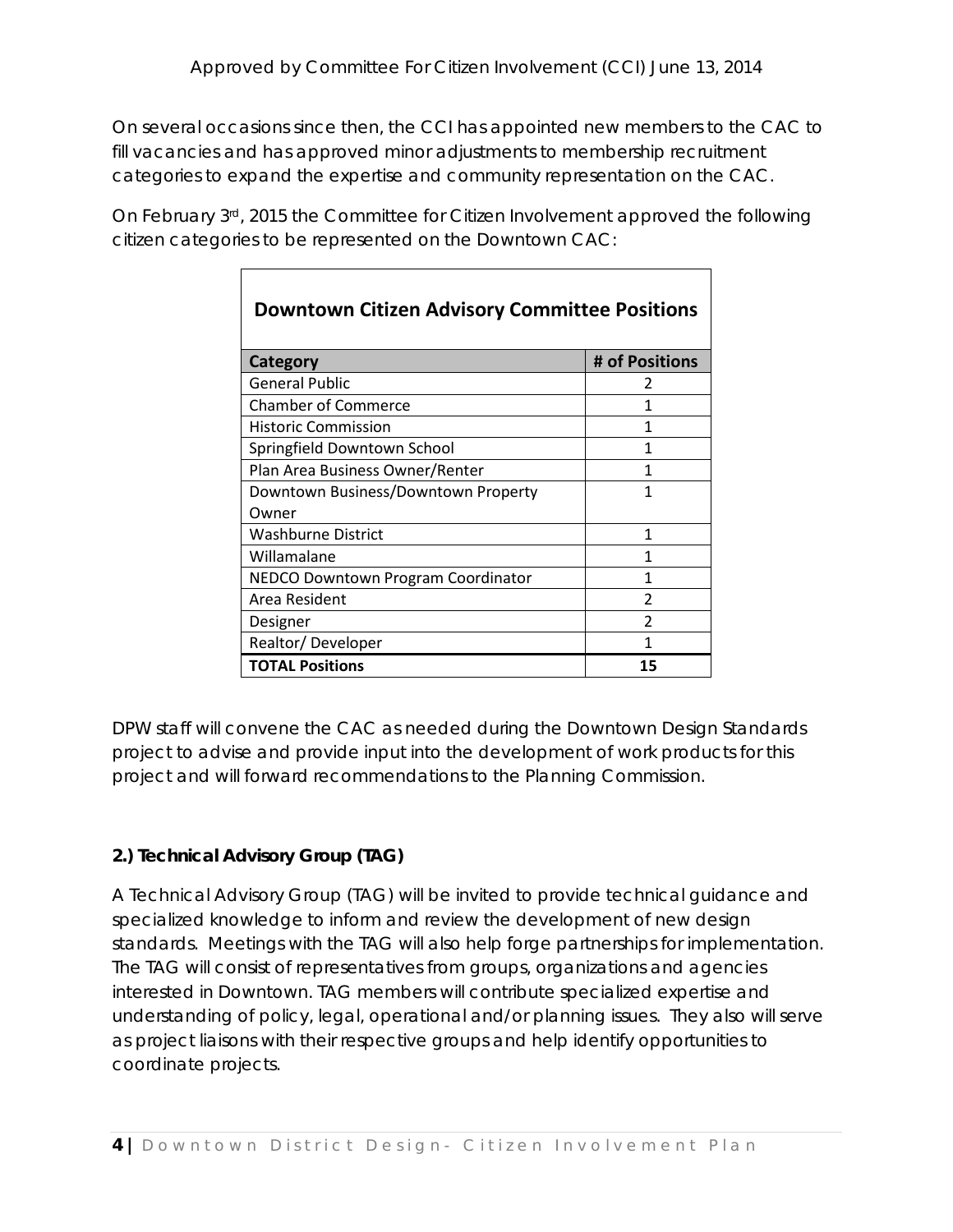TAG members will be identified during the 1st phase of the project, but may include representatives from:

- Willamalane
- Springfield Public Schools
- Lane Transit District
- ODOT
- NEDCO/Main Street
- SUB
- Historic Commission
- City of Springfield Staff

The project team will utilize input from the CCI, Oversight Team, project kickoff meeting attendees, and other internal and external stakeholder to help identify TAG participants and then coordinate individual and group TAG meetings, as needed, during the course of the project.

## **3.) Outreach to Stakeholders and the Public**

The project team will meet with stakeholders in the project area and work to foster communication with those individuals and groups who may be impacted by the project. The purpose behind this activity is to allow stakeholder input to inform development of project outcomes. This involvement strategy will allow staff to explore specific issues and concerns posed by individuals and delve into needs and expectations on specific topic areas.

As part of this involvement strategy, staff will develop communication materials that provide background information on the purpose and intent of the project for distribution to stakeholders.

Specific outreach activities will be developed during the 1<sup>st</sup> phase of the project, but will likely include:

- 1. Focus group meetings
- 2. Presentations at Main Street program meetings
- 3. Distribute communication materials to interested stakeholders
- 4. Conduct outreach to Title VI populations using phone, paper and face-to-face communication strategies
- 5. Group listening sessions with stakeholder groups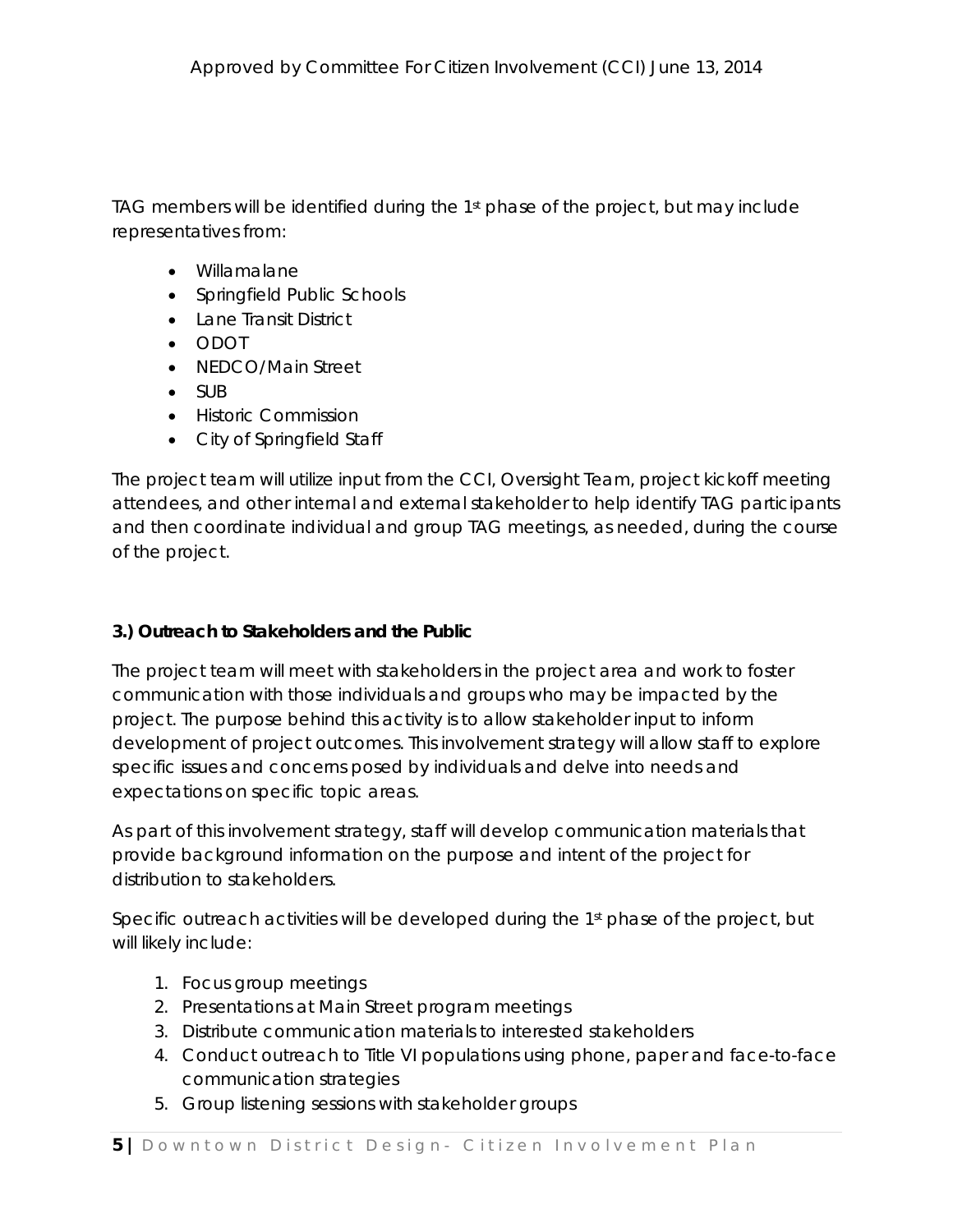## Database for Outreach

A database will be developed during phase 1 of the project and will be used to support outreach activities to stakeholders and the public during the project. The database will be developed using input received from the kickoff meeting, from contact information that has been compiled as part of previous downtown planning efforts, and during outreach events held for this project. The complete list of database categories will be developed further during the 1st phase of the project, but an initial list will include the following groups:

- Chamber of Commerce
- Property owners
- Business owners/renters
- Downtown residents
- Willamette Heights neighborhood residents
- Washburne Neighborhood Association
- Washburne neighborhood residents
- Agencies (Willamalane, SUB, ODOT, LTD)
- SRDC
- NEDCO
- Other nonprofits
- Youth
- City residents
- Potential developers
- Underserved populations (those with disabilities, low income, non-English speakers)
- Community leaders
- City staff
- City council
- Planning Commission
- Historic Commission
- Arts Commission
- BPAC
- CDAC
- DAC
- Library
- Parking Advisory Committee
- Public Safety